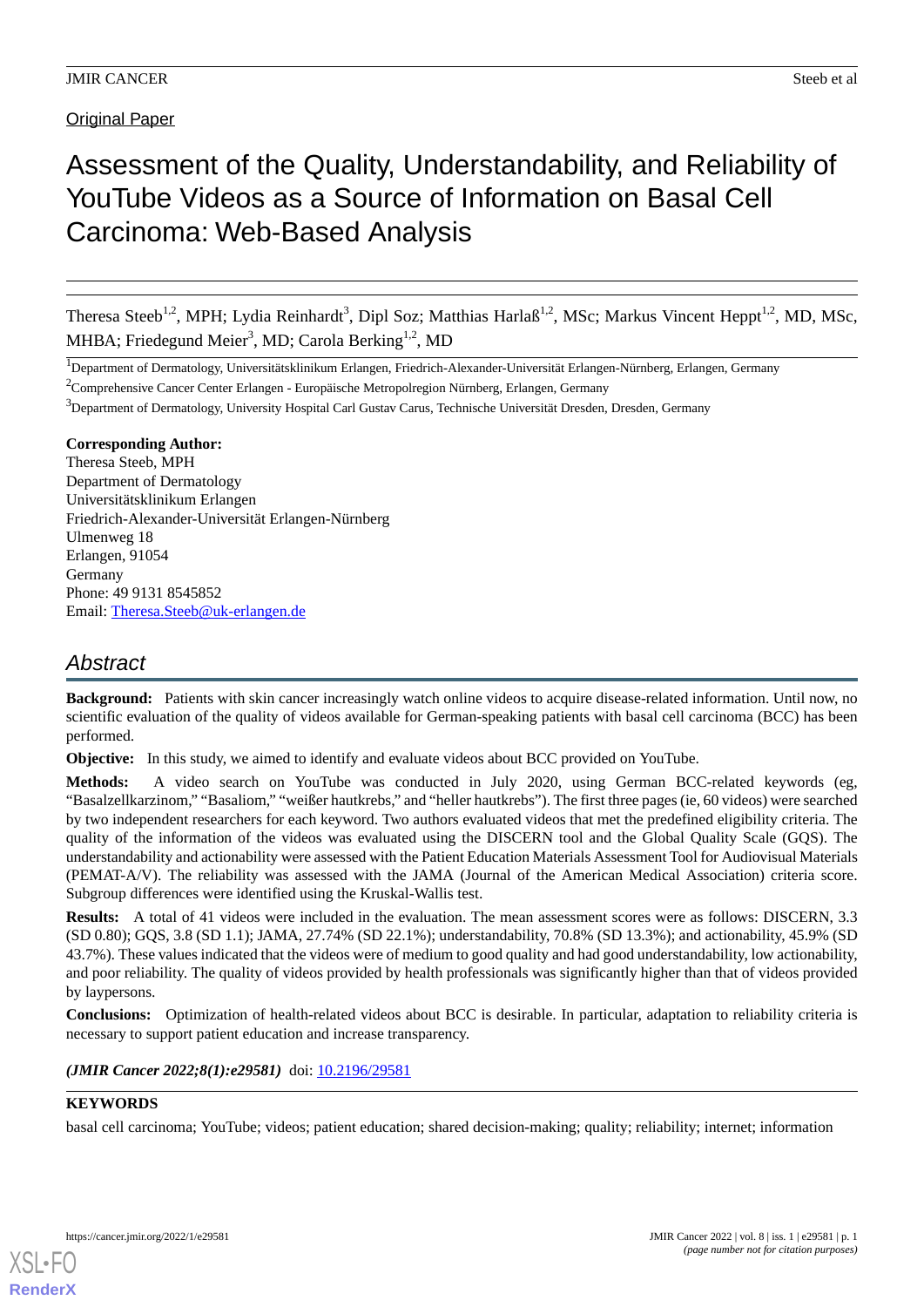# *Introduction*

Cutaneous basal cell carcinoma (BCC) represents the most common malignant tumor type in Central Europe, accounting for more than 80% of all epithelial skin carcinomas [[1,](#page-8-0)[2](#page-8-1)]. These tumors typically occur among fair-skinned individuals and are located most commonly on the head and neck, followed by the trunk and extremities [[3\]](#page-8-2). The incidence of BCC continues to increase each year, with a current annual incidence of approximately 200 cases per 100,000 persons in Germany. However, the actual number is estimated to be much higher because cancer registries only document the first occurrence of BCC, and multiple tumors are not recorded [[2](#page-8-1),[4\]](#page-8-3). BCC is rarely fatal, and surgical interventions remain to be the gold standard of treatment [[1](#page-8-0)[,5](#page-8-4),[6\]](#page-8-5).

Patients with cancer in Germany commonly prefer to attend physician consultations in order to acquire disease-related information [[7\]](#page-8-6). However, the physician's time for a consultation is usually limited, while patients receive a large amount of medical and treatment-related information. Thus, patients may struggle with understanding all of the information provided and may subsequently feel inadequately informed [[8\]](#page-8-7). While medical consultations and written information remain to be the most important sources of health information for patients, a steadily increasing number of patients are seeking health information on the internet  $[7,9-11]$  $[7,9-11]$  $[7,9-11]$  $[7,9-11]$  $[7,9-11]$ . YouTube is an open-access video-sharing platform, ranking second among the most-accessed websites worldwide, as it counts 5 billion visits per day and 1 billion hours watched daily [[12\]](#page-8-10). It is increasingly used to disseminate health-related information and has become an easily accessible source for patients to acquire information related to their diseases [\[13](#page-8-11)]. The distribution of medical information to such a huge audience offers invaluable opportunities but also challenges, as the quality of unfiltered information posted can be of low scientific quality [[14\]](#page-8-12). Information may even be misleading or harmful, as the credibility of the providers cannot be verified, and quality control of these videos has not yet been established [\[15](#page-8-13)-[17\]](#page-8-14). Until now, no scientific evaluation of the quality of videos available for German-speaking patients with BCC has been performed. Therefore, the aim of this study was to identify YouTube videos about BCC and to assess their quality, reliability, usability, and understandability. The results of this study may encourage shared decision-making and be beneficial for both patients and health care providers in order to recommend appropriate videos to their patients.

# *Methods*

# **Search Strategy**

A video search on YouTube was conducted in July 2020, using German BCC-related keywords (eg, "Basalzellkarzinom," "Basaliom," "weißer hautkrebs," and "heller hautkrebs"). The standard search options provided by YouTube were maintained. The first three pages (ie, 60 videos) were searched by two independent researchers for each keyword using Internet Explorer 11 (Microsoft). It has been observed that a significant proportion of users watch videos from only the first three pages.

 $XS$  • FO **[RenderX](http://www.renderx.com/)** Furthermore, a similar methodology has been used in previous studies related to YouTube videos [[18,](#page-9-0)[19](#page-9-1)].

### **Eligibility Criteria**

To be eligible for evaluation, videos had to meet the following inclusion criteria: (1) contain information referring to BCC, (2) be accessible for free and for all users, and (3) provide information in the German language. Videos were excluded if they were commercials, they did not have sound, they presented only photos, or if the duration was less than one minute. All search results were screened for duplicates, and the predefined eligibility criteria were applied.

#### **Grouping of Videos**

Due to the variety of the video providers, the videos were grouped according to their original source into the following categories: layperson, health professional (ie, hospital or practice), educational provider, noncommercial provider or professional society, pharmaceutical company, health portal, and unclassified. For television or news reports, we distinguished whether they were uploaded by the official channel or reuploaded by private providers.

### **Data Management**

The available baseline information (ie, URL, title, name of the provider, video length, and year of upload) of each selected video was documented. Additionally, the numbers of views, likes, and dislikes were extracted. With this information, we calculated the video power index (VPI) to assess the popularity of the videos. The VPI is calculated as follows:

 $VPI =$  number of likes / (number of likes + number of dislikes)  $\times$  100

The baseline information was extracted to an internally piloted data extraction sheet using Microsoft Excel 2010.

Two reviewers (TS and MH) independently assessed the videos' quality of information, reliability, and understandability. Prior to the assessment, the use of the assessment tools was piloted by independently evaluating the first five videos to discuss potential difficulties and resolve questions.

# **Quality of Information**

The DISCERN tool is commonly used to assess the quality of cancer information and was developed for laypersons [[20\]](#page-9-2). A modified German version of this tool was used in this study, consisting of nine items that were used (1) to review a video's transparency (items 1-6), (2) to review a video's content (items 7 and 8), and (3) to give an intuitive assessment summary (item 9). Items were scored on a 5-point scale ranging from 1 ("criterion is not met at all") to 5 ("criterion is fully met"; [Multimedia Appendix 1\)](#page-8-15). Thus, videos that were rated, on average, 4 or higher were considered to be of good quality, those rated from 2 to below 4 were considered medium quality, and those rated less than 2 were considered low quality. A maximum of 45 points could be achieved.

Additionally, the Global Quality Scale (GQS) was used. The GQS includes a 5-point scale ranging from 1 ("low quality") to 5 ("high quality") [[21\]](#page-9-3). Videos scoring 4 or 5 points were rated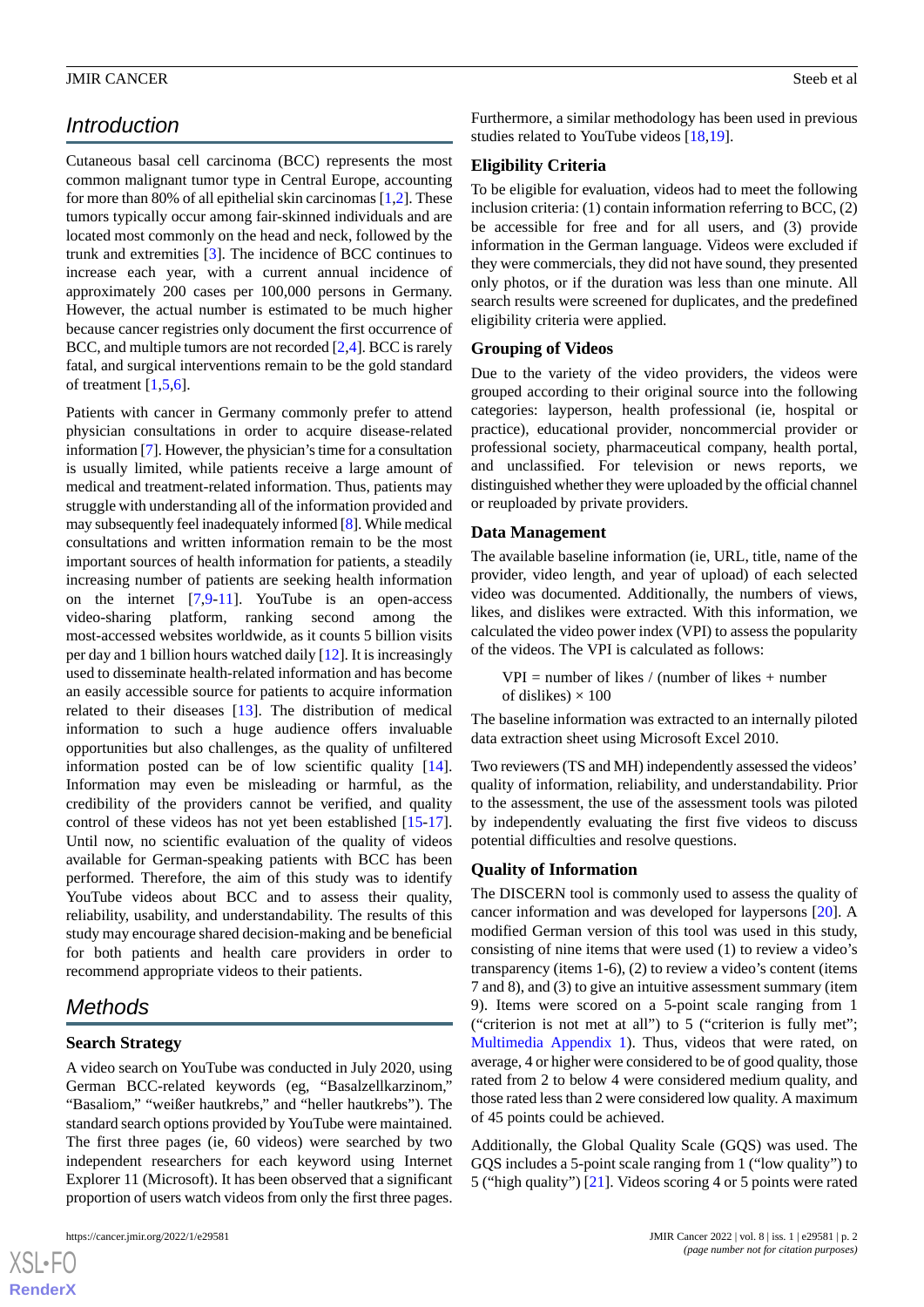as high quality, those scoring 3 points were rated as medium quality, and those scoring 1 or 2 points were rated as low quality.

### **Understandability and Actionability**

The Patient Education Materials Assessment Tool for Audiovisual Materials (PEMAT-A/V) was chosen to assess the individual videos' understandability and actionability. The understandability section comprises 13 items that covered content, word choice and style, organization, layout and design, and the use of visual aids [[22\]](#page-9-4). The second section covers actionability by four items. Each item can be scored as 0 ("disagree"), 1 ("agree"), or N/A ("not applicable"). Then, percentage scores for both sections are calculated by dividing the number of achieved points by the number of items the video was evaluated on in each section. PEMAT-A/V scores range from 0% to 100%, with higher values generally indicating better understandability or actionability.

# **Accuracy, Utility, and Reliability**

The accuracy, utility, and reliability of each video source were explored according to the JAMA (Journal of the American Medical Association) benchmark criteria [\[23](#page-9-5)]. These four criteria included authorship (ie, authors, contributors, affiliations, and credentials), attribution (ie, references and sources used for the content and copyright information), disclosures (ie, sponsorship, advertising, commercial funding, and potential conflicts of interest), and currency (ie, dates of posted and updated information). Each item can be scored as 0 ("disagree") or 1 ("agree"). Next, we calculated percentages of fulfilled items. The higher the value, the more accuracy, utility, and reliability elements were fulfilled.

### **Harms and Benefits**

In order to summarize their potential benefit or harm, the videos were rated on an adapted 3-point scale as to whether they were perceived to be useful, neutral, or harmful for potential audiences [[24\]](#page-9-6). Useful videos were judged to contain correct information and to be of value to patients, whereas harmful videos contained misleading or false information.

#### **Statistical Analysis**

Statistical analyses were conducted using SPSS Statistics for Windows (version 24; IBM Corp). Descriptive analyses included mean (SD) or median (range). Subgroup differences were explored using the Kruskal-Wallis test. The relationship between the individual items of the tests was examined using Spearman correlation. Statistical significance was set at *P*≤.05. The interrater agreement of the two reviewers was determined using the intraclass correlation coefficient, as well as by determining the interitem correlation, *r*, between the individual reviewers.

# *Results*

### **Video Identification and Baseline Characteristics**

Our search identified 659 videos. Following a multistep process, three review authors (TS, MH, and LR) screened the videos for duplicates and checked them for compliance with the predefined eligibility criteria. Finally, 41 individual videos were considered for assessment ([Figure 1\)](#page-3-0). Most videos were provided by health professionals (15/41, 37%), followed by laypersons (6/41, 15%) and health portals (6/41, 15%). Furthermore, 10% of the videos (4/41) were offered by educational providers, and 7% (3/41) of the videos were TV reports uploaded by official TV channels or reuploaded by private providers. Out of 41 videos, 2 (5%) providers remained unclear.

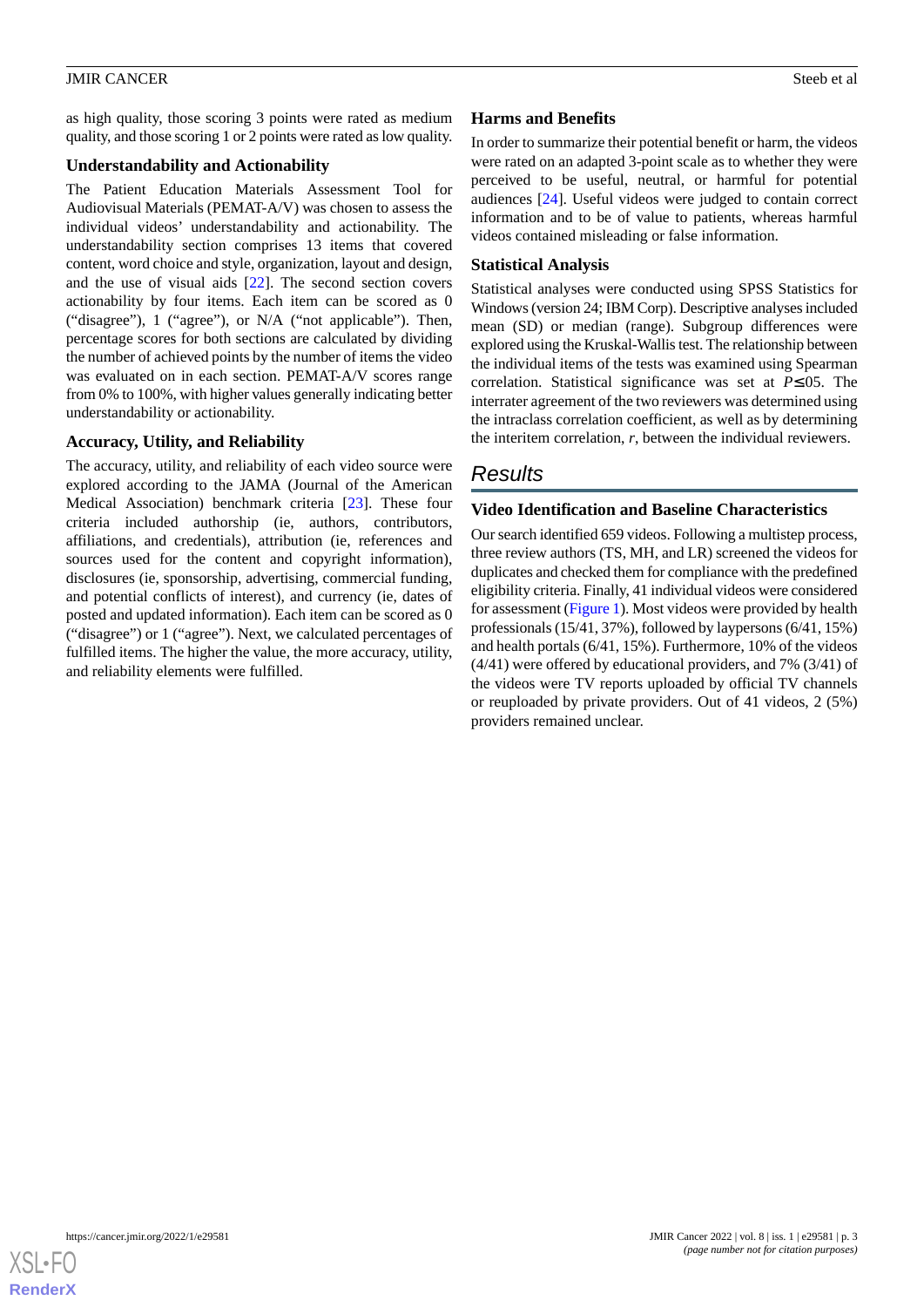<span id="page-3-0"></span>Figure 1. Flowchart showing the identification process of the videos.



The videos were uploaded between 2011 and 2020, with the majority (30/41, 73%) uploaded after 2017 ([Table 1](#page-4-0) and [Multimedia Appendix 2\)](#page-8-16). The number of views ranged from 25 to 386,195, with a mean of 27,853 views. The video length (minutes: seconds) ranged from 1:04 to 91:36. In 78% (32/41) of the videos, the duration was less than 10 minutes. The number of likes ranged from 0 to 17,925, with a median of 22. Most likes were given on a video dealing with the personal BCC history of a German influencer (video #20). The number of dislikes ranged from 0 to 333. The VPI was evaluable for 33 videos and ranged from 40 to 100.

Overall, video #8 ("Hautkrebs - Ein Überblick über Typen und Therapien"; [Multimedia Appendix 2\)](#page-8-16), provided by health professionals, and video #35 ("Weißer Hautkrebs – ein Patienteninformationsfilm"), created by a professional society, were rated best among all videos. Both videos gave an overview on the disease course. In contrast, video #30 ("Verjüngung mit Uta Baranovskyy: Weißer Hautkrebs Teil 3") provided by a layperson was rated the worst due to misleading information regarding the treatment of BCC.

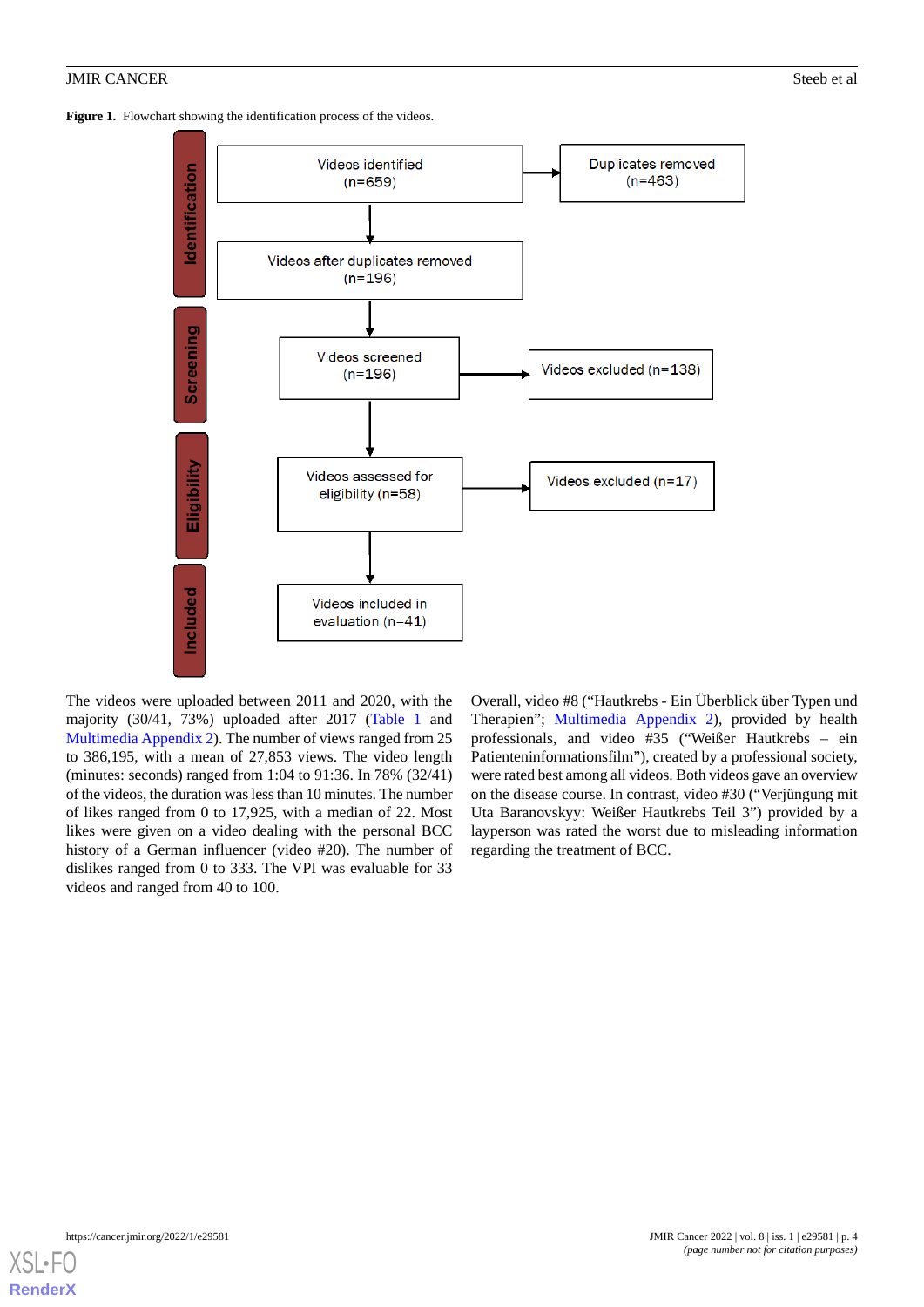<span id="page-4-0"></span>Table 1. Overview of baseline characteristics, quality, understandability, actionability, and reliability of the videos according to the respective categorization of the provider.

| Characteristic                  | Provider     |               |                                      |                           |                       |                                |                                                          |                |                  |
|---------------------------------|--------------|---------------|--------------------------------------|---------------------------|-----------------------|--------------------------------|----------------------------------------------------------|----------------|------------------|
|                                 | All          | Layperson     | TV reupload<br>by private<br>account | Health prof. <sup>a</sup> | Official TV<br>report | Educ. <sup>b</sup><br>provider | Prof. society<br>or $\mathrm{NC}^\mathrm{c}$<br>provider | Health portal  | Unclear          |
| Videos, $n$ $(\%)$              | 41 (100)     | 6(15)         | 3(7)                                 | 15(37)                    | 3(7)                  | 4(10)                          | 2(5)                                                     | 6(15)          | 2(4.9)           |
| Views, mean (SD)                | 27,853       | 101,427       | 46,049                               | 4221                      | 68,499                | 2177                           | 37,602                                                   | 6980           | 326              |
|                                 | (70,693)     | (1,591,378)   | (77,209)                             | (3105)                    | (57,295)              | (2751)                         | (25, 232)                                                | (6836)         | (350)            |
| Video length                    | 11:12        | 15:07         | 6:31                                 | 8:25                      | 12:41                 | 5:30                           | 25:51                                                    | 2:48           | 46:55            |
| $(min:s)$ , mean                | $(1:04 -$    | $(1:15-$      | $(4:20 -$                            | $(1:16-$                  | $(4:04 -$             | $(1:04 -$                      | $(8:42 -$                                                | $(1:49-$       | $(2:15-$         |
| (range)                         | 91:36)       | 37:44         | 9:12)                                | 65:50                     | 29:13)                | 16:52)                         | 43.01)                                                   | 3:57)          | 91:36)           |
| Year of upload,                 | $2011 -$     | 2017-         | 2011-                                | 2012-                     | 2012-                 | 2016-                          | 2016                                                     | 2013-          | 2018-            |
| range                           | 2020         | 2019          | 2018                                 | 2020                      | 2020                  | 2019                           |                                                          | 2020           | 2020             |
| Likes, mean (range)             | 672          | 4383          | 54                                   | 19                        | 172                   | 14                             | 24.50                                                    | 26             | 3                |
|                                 | $(0-17,925)$ | $(20-17,925)$ | $(0-139)$                            | $(0-59)$                  | $(53-344)$            | $(0-42)$                       | $(0-49)$                                                 | $(0-68)$       | $(2-3)$          |
| Dislikes, mean                  | 15           | 74            | 12                                   | $\mathbf{1}$              | 28                    | $\mathbf{1}$                   | 5                                                        | $\overline{c}$ | $\boldsymbol{0}$ |
| (range)                         | $(0-333)$    | $(0-333)$     | $(0-34)$                             | $(0-3)$                   | $(12-51)$             | $(0-3)$                        | $(0-9)$                                                  | $(0-5)$        | (0)              |
| DISCERN score <sup>d</sup> ,    | 3.30         | 1.95          | 3.50                                 | 3.64                      | 3.08                  | 3.33                           | 3.72                                                     | 3.46           | 4.03             |
| mean(SD)                        | (0.80)       | (0.41)        | (0.44)                               | (0.53)                    | (0.94)                | (0.41)                         | (0.93)                                                   | (0.70)         | (0.04)           |
| GQS score <sup>e</sup> , mean   | 3.76         | 1.83          | 4.12                                 | 4.47                      | 3.33                  | 3.50                           | 4.00                                                     | 3.83           | 4.25             |
| (SD)                            | (1.13)       | (0.41)        | (0.29)                               | (0.64)                    | (1.26)                | (0.41)                         | (0.71)                                                   | (1.21)         | (1.06)           |
| PEMAT-A/V score <sup>f</sup>    | 70.84        | 60.28         | 76.77                                | 75.32                     | 78.59                 | 71.44                          | 74.66                                                    | 61.55          | 71.14            |
| (% U), mean (SD)                | (13.32)      | (11.50)       | (10.16)                              | (13.26)                   | (11.33)               | (11.49)                        | (18.16)                                                  | (10.92)        | (19.61)          |
| PEMAT-A/V score <sup>f</sup>    | 45.94        | 55.56         | 27.78                                | 56.67                     | 33.33                 | 25.00                          | 50.00                                                    | 36.11          | 50.00            |
| $(\% A)$ , mean $(SD)$          | (43.74)      | (50.18)       | (25.46)                              | (40.21)                   | (33.33)               | (50.00)                        | (70.71)                                                  | (37.14)        | (70.71)          |
| JAMA score <sup>g</sup> $(\%),$ | 27.74        | 12.50         | 20.83                                | 30.00                     | 37.50                 | 43.75                          | 62.50                                                    | 12.50          | 31.25            |
| mean (SD)                       | (22.10)      | (15.81)       | (7.22)                               | (16.23)                   | (21.65)               | (38.86)                        | (17.67)                                                  | (15.81)        | (26.52)          |

<sup>a</sup>prof: professional.

<sup>b</sup>educ: educational.

<sup>c</sup>NC: noncommercial.

<sup>d</sup>DISCERN items were scored on a 5-point scale ranging from 1 ("criterion is not met at all") to 5 ("criterion is fully met"); videos were considered good quality ( $\geq 4$ ), medium quality ( $\geq 2$  to  $\lt 4$ ), or low quality ( $\lt 2$ ).

<sup>e</sup>GQS: Global Quality Scale; the GSQ was scored a 5-point scale ranging from 1 ("low quality") to 5 ("high quality"); videos were considered high quality (4 or 5), medium quality (3), or low quality (1 or 2).

<sup>f</sup>PEMAT-A/V: Patient Education Materials Assessment Tool for Audiovisual Materials; scores range from 0% to 100%, with higher values indicating better understandability (U) or actionability (A).

<sup>g</sup>JAMA: Journal of the American Medical Association; each of four criteria were scored as 0 ("disagree") or 1 ("agree"); scores range from 0% to 100%, with higher values indicating higher reliability.

# **Quality: DISCERN and GQS Results**

Out of 45 points in total, the 41 individual videos ranged between 10.5 and 35.0 points according to the DISCERN tool. The mean DISCERN scores per video ranged from 1.31 to 4.38 points, with an average mean score of 3.31 (SD 0.80) points, indicating medium quality [\(Table 1](#page-4-0)). Most score deductions were due to lacking information about the sources used to create the respective video or missing complementary information. The mean GQS score was 3.8 (SD 1.1) points, indicating medium quality as well.

# **Understandability and Actionability: PEMAT-A/V Results**

The average PEMAT-A/V score was 70.84% (SD 13.32%, range 43.18%-100%) for understandability and 45.94% (SD 43.74%, range 0%-100%) for actionability. Most score deductions for the understandability domain were due to a lack of a summary and because no visual aids were deployed. For the actionability domain, information was often missing regarding the interpretation of certain figures in order to take action.

#### **Accuracy, Utility, and Reliability: JAMA Results**

In total, a mean of 27.74% (SD 22.1%, range 0%-87.5%) of the JAMA benchmark criteria were fulfilled, indicating rather poor

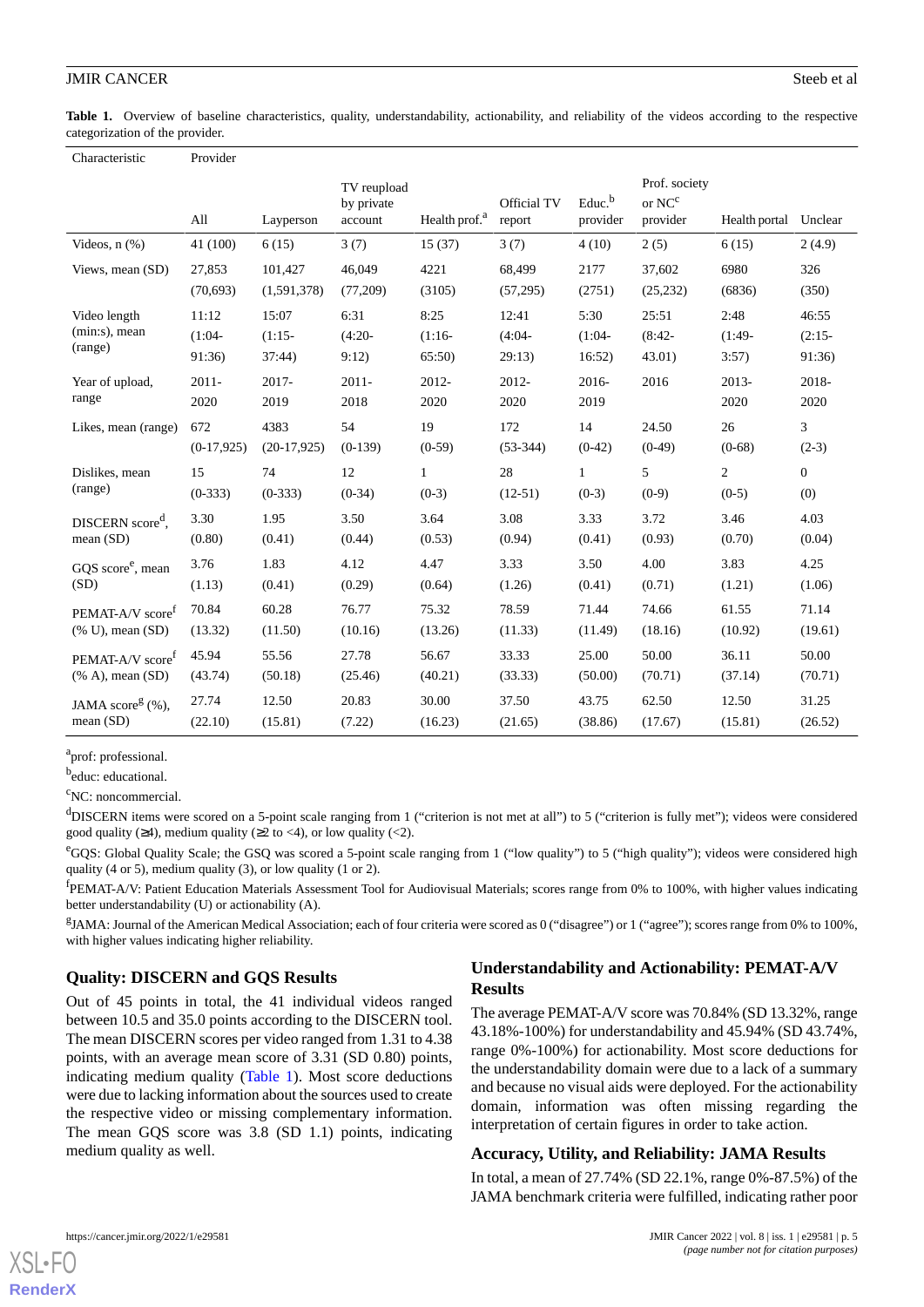reliability. The main reasons for score deductions were missing information regarding the currency of videos (ie, the upload date) and missing disclosure of the provider.

#### **Harms and Benefits**

A total of 49% (20/41) of the videos were evaluated as useful, 7% (3/41) were evaluated as harmful, and the remaining videos were evaluated as neither beneficial nor harmful. All videos estimated to be harmful were provided by laypersons.

#### **Interrater Agreement**

We calculated intraclass correlation coefficients ranging from 0.940 to 0.955 with a Cronbach  $\alpha$  of .973, indicating high overall interrater agreement concerning the assessments by the DISCERN tool, the GQS, the JAMA criteria, and the PEMAT-A/V. The interitem correlation, *r*, was 0.949, indicating high individual agreement among the two reviewers when assessing the individual items.

### **Subgroup Analyses**

Significant differences in video quality, according to the DISCERN tool and the GQS, were identified between videos provided by laypersons and health professionals (*P*=.01; ie, videos by health professionals were judged as having higher quality than those provided by laypersons).

Regarding the assessment of whether videos were beneficial or not, differences were found in terms of the quality of the videos. Videos rated as beneficial showed significantly better quality in comparison to those rated as harmful (DISCERN: *P*=.004; GQS: *P*=.002) and neutral (DISCERN: *P*=.006; GQS: *P*<.001), according to the DISCERN tool and the GQS. No further subgroup differences were identified.

# **Correlation Analysis**

A significant positive correlation was found between DISCERN and GQS values (*r*=0.836) as well as between DISCERN values and reliability and understandability criteria (*r*=0.488 and  $r=0.460$ , respectively; [Table 2](#page-6-0)). In addition, the quality according to the GQS also significantly correlated with the reliability  $(r=0.426)$  and understandability  $(r=0.482)$  of the videos. Furthermore, the longer the duration of a video, the more understandability  $(r=0.454)$  and actionability  $(r=0.314)$ items had been deployed. No further significant correlations between the baseline characteristics and the quality, reliability, understandability, or actionability of the videos were identified.

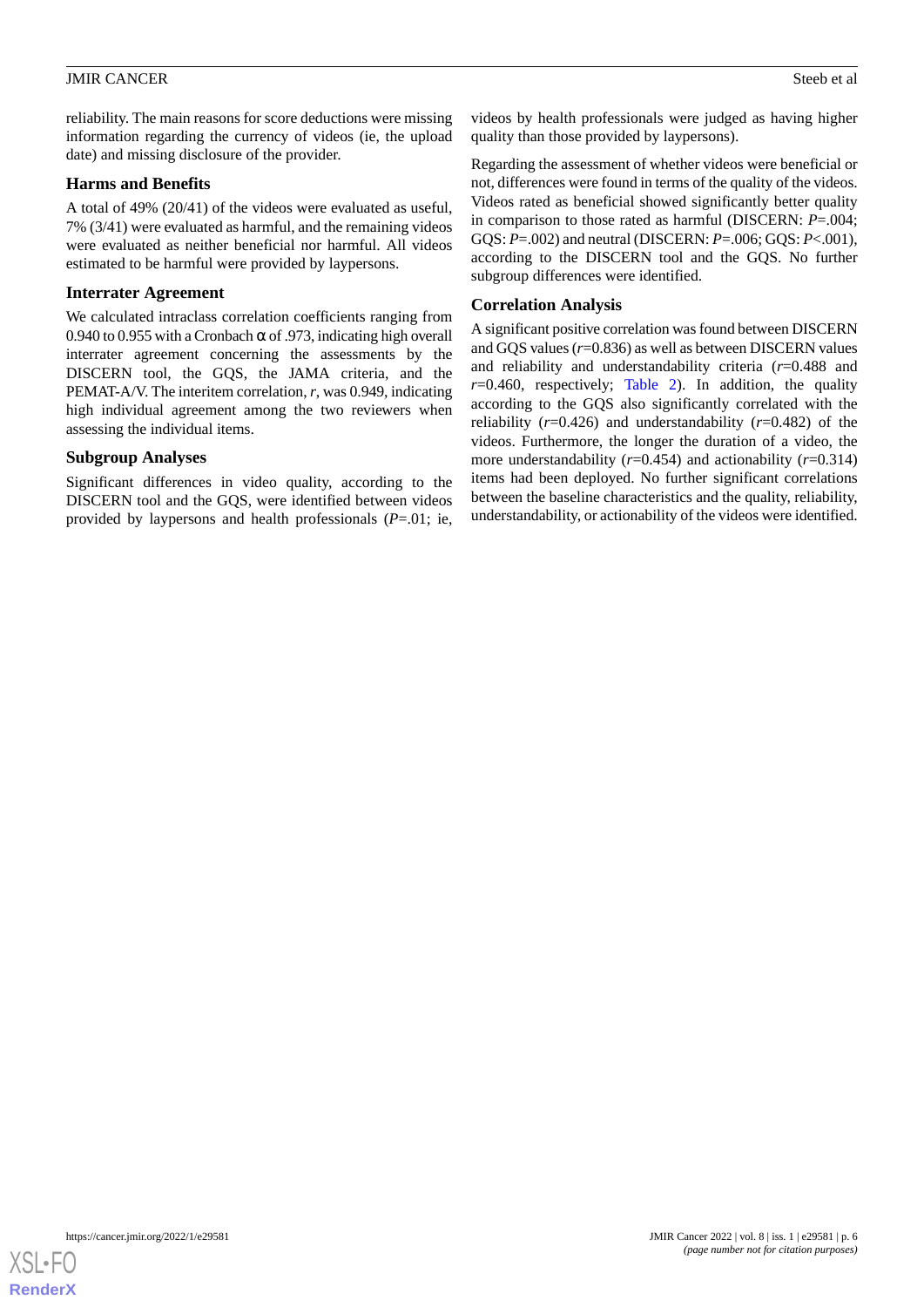<span id="page-6-0"></span>**Table 2.** Correlation analysis (Spearman *r* and two-tailed *P* value) among the research variables.

| Variable                        |                             | Baseline characteristics |                      |                    |                      | Quality      |                           | Reliability        | PEMAT-A/V <sup>a</sup> |                                 |              |
|---------------------------------|-----------------------------|--------------------------|----------------------|--------------------|----------------------|--------------|---------------------------|--------------------|------------------------|---------------------------------|--------------|
|                                 |                             | Likes                    | Dislikes Views       |                    | Duration             | Uploads      | $GQS^b$<br><b>DISCERN</b> |                    | $JAMA^c$               | Understandability Actionability |              |
| <b>Baseline characteristics</b> |                             |                          |                      |                    |                      |              |                           |                    |                        |                                 |              |
| <b>Likes</b>                    |                             |                          |                      |                    |                      |              |                           |                    |                        |                                 |              |
|                                 | r                           | $\mathbf{1}$             | $0.784$ <sup>d</sup> | 0.604 <sup>d</sup> | $0.375^e$            | $-0.060$     | $-0.085$                  | $-0.082$           | $-0.084$               | 0.031                           | 0.215        |
|                                 | $P$ value                   | $\mathbf{I}$             | $< 001$              | $< 001$            | $.02\,$              | .71          | .60                       | .61                | .60                    | .85                             | .18          |
|                                 | <b>Dislikes</b>             |                          |                      |                    |                      |              |                           |                    |                        |                                 |              |
|                                 | $\boldsymbol{r}$            | $0.784$ <sup>d</sup>     | $\mathbf{1}$         | 0.619 <sup>d</sup> | 0.228                | $-0.323^e$   | $-0.186$                  | $-0.151$           | 0.037                  | $-0.119$                        | 0.066        |
|                                 | $P$ value                   | $<\!\!.001$              |                      | < 0.001            | .15                  | .04          | .25                       | .35                | $.82\,$                | .46                             | .68          |
| <b>Views</b>                    |                             |                          |                      |                    |                      |              |                           |                    |                        |                                 |              |
|                                 | r                           | $0.604^d$                | 0.619 <sup>d</sup>   | $\mathbf{1}$       | 0.200                | $-0.380^e$   | 0.086                     | 0.003              | 0.068                  | 0.029                           | 0.055        |
|                                 | $P$ value                   | $< 001$                  | $< 001$              |                    | .21                  | .01          | .59                       | .99                | .67                    | .86                             | .74          |
|                                 | <b>Duration</b>             |                          |                      |                    |                      |              |                           |                    |                        |                                 |              |
|                                 | $\boldsymbol{r}$            | $0.375^e$                | 0.228                | 0.200              | $\mathbf{1}$         | 0.226        | $-0.013$                  | $-0.025$           | 0.115                  | $0.454$ <sup>d</sup>            | 0.314        |
|                                 | $P$ value                   | .02                      | .15                  | .21                |                      | .16          | .93                       | .87                | .47                    | < 0.001                         | .06          |
| <b>Uploads</b>                  |                             |                          |                      |                    |                      |              |                           |                    |                        |                                 |              |
|                                 | r                           | $-0.060$                 | $-0.323^e$           | $-0.380^e$         | 0.226                | $\mathbf{1}$ | 0.059                     | 0.106              | $-0.152$               | 0.300                           | 0.157        |
|                                 | $P$ value                   | .71                      | .04                  | .01                | .16                  |              | .72                       | .51                | .34                    | .06                             | .33          |
| <b>Quality measures</b>         |                             |                          |                      |                    |                      |              |                           |                    |                        |                                 |              |
|                                 | <b>DISCERN</b>              |                          |                      |                    |                      |              |                           |                    |                        |                                 |              |
|                                 | r                           | $-0.085$                 | $-0.186$             | 0.086              | $-0.013$             | 0.059        | $\mathbf{1}$              | 0.836 <sup>d</sup> | $0.488$ <sup>d</sup>   | 0.460 <sup>d</sup>              | 0.135        |
|                                 | $P$ value                   | .60                      | .25                  | .59                | .93                  | .72          |                           | < 0.001            | < 0.001                | $< 001$                         | .40          |
| GQS                             |                             |                          |                      |                    |                      |              |                           |                    |                        |                                 |              |
|                                 | r                           | $-0.082$                 | $-0.151$             | 0.003              | $-0.025$             | 0.106        | $0.836$ <sup>d</sup>      | $\mathbf{1}$       | $0.426$ <sup>d</sup>   | 0.482 <sup>d</sup>              | 0.186        |
|                                 | $P$ value                   | .61                      | .35                  | .99                | $.87\,$              | .51          | $< 001$                   |                    | $< 001$                | $< 001$                         | .24          |
|                                 | <b>Reliability measures</b> |                          |                      |                    |                      |              |                           |                    |                        |                                 |              |
|                                 | <b>JAMA</b>                 |                          |                      |                    |                      |              |                           |                    |                        |                                 |              |
|                                 | $\boldsymbol{r}$            | $-0.084$                 | 0.037                | 0.068              | 0.115                | $-0.152$     | $0.488$ <sup>d</sup>      | $0.426^d$          | $\mathbf{1}$           | $0.469$ <sup>d</sup>            | $-0.052$     |
|                                 | $P$ value                   | .60                      | .82                  | .67                | .47                  | .34          | $< 001$                   | $< 001$            |                        | < 0.01                          | .75          |
| <b>PEMAT-A/V</b> measures       |                             |                          |                      |                    |                      |              |                           |                    |                        |                                 |              |
| Understandability               |                             |                          |                      |                    |                      |              |                           |                    |                        |                                 |              |
|                                 | $\boldsymbol{r}$            | 0.031                    | $-0.119$             | 0.029              | $0.454$ <sup>d</sup> | 0.300        | 0.460 <sup>d</sup>        | 0.482 <sup>d</sup> | $0.469$ <sup>d</sup>   | $\mathbf{1}$                    | 0.220        |
|                                 | $P$ value                   | .85                      | .46                  | .86                | $< 001$              | .06          | $< 001$                   | < 0.01             | $< 001$                | $\overbrace{\phantom{13333}}$   | .17          |
|                                 | <b>Actionability</b>        |                          |                      |                    |                      |              |                           |                    |                        |                                 |              |
|                                 | $\boldsymbol{r}$            | 0.215                    | 0.066                | 0.055              | $0.314^e$            | 0.157        | 0.135                     | 0.186              | $-0.052$               | 0.220                           | $\mathbf{1}$ |
|                                 | $P$ value                   | $.18\,$                  | .68                  | .74                | .05                  | .33          | .40                       | .24                | .75                    | .17                             |              |

<sup>a</sup>PEMAT-A/V: Patient Education Materials Assessment Tool for Audiovisual Materials.

<sup>b</sup>GQS: Global Quality Scale.

<sup>c</sup>JAMA: Journal of the American Medical Association.

<sup>d</sup>The correlation is significant at a significance level of <.001 (two-tailed).

<sup>e</sup>The correlation is significant at a significance level of .05 (two-tailed).

https://cancer.jmir.org/2022/1/e29581 JMIR Cancer 2022 | vol. 8 | iss. 1 | e29581 | p. 7

[XSL](http://www.w3.org/Style/XSL)•FO **[RenderX](http://www.renderx.com/)**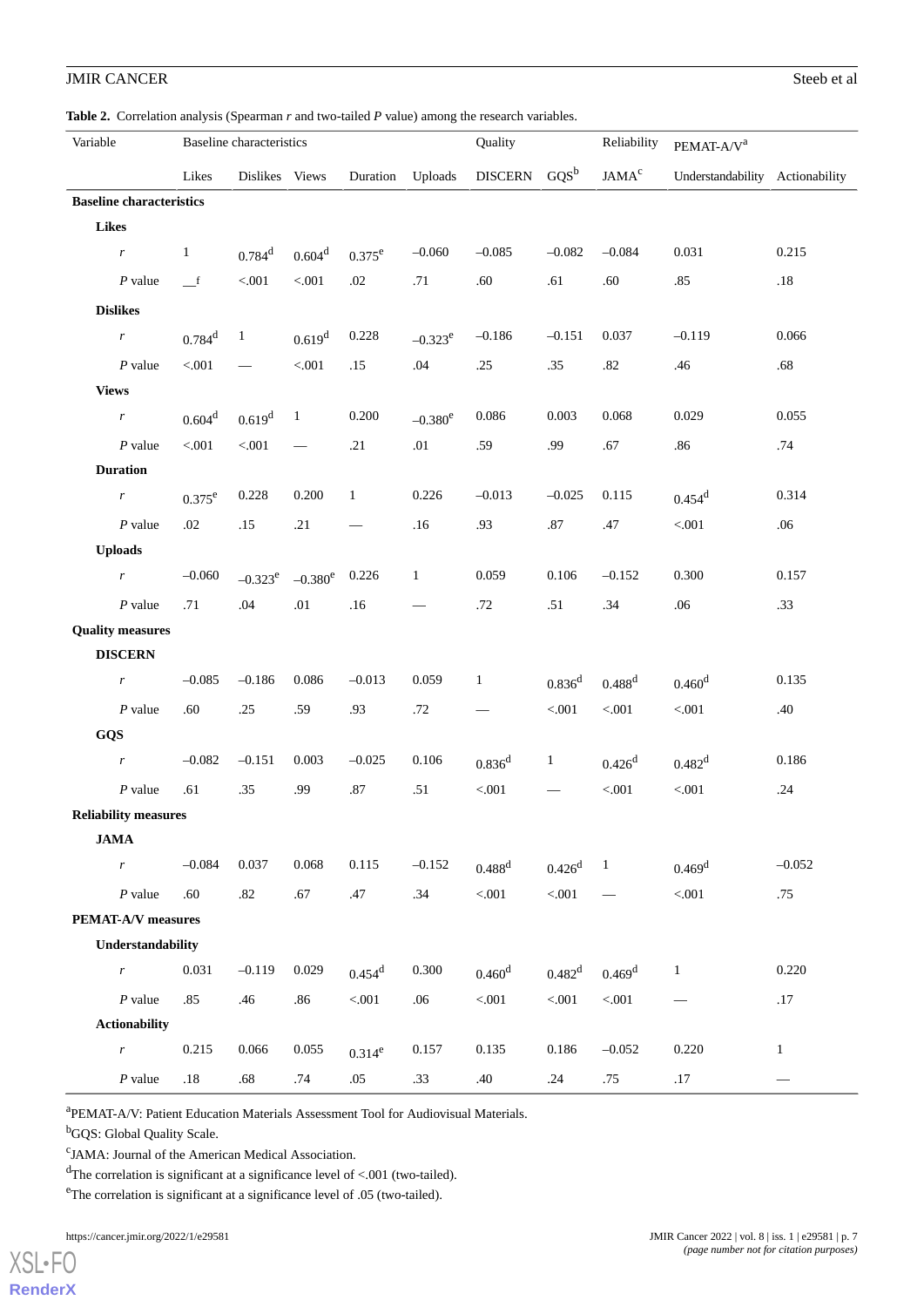<sup>f</sup>Not applicable.

# *Discussion*

#### **Principal Findings**

In this study, 41 YouTube videos about BCC have been systematically identified and evaluated by two independent reviewers. For the first time, we present an in-depth and objective assessment of the quality, understandability, and reliability of the information about BCC provided by YouTube videos on this subject. There were more than 1 million views among the 41 videos identified in our search, highlighting the importance of the internet and platforms like YouTube as sources of health information. Half of the assessed videos were estimated to be beneficial for patients, showing that YouTube may be an important tool for information broadcasting. The percentage of beneficial videos was similar compared to the results of previous studies evaluating video contents about other diseases [\[25](#page-9-7)[-27](#page-9-8)].

Our results complement the currently available evidence on informational material available for other types of skin cancer, such as videos, brochures, or websites [\[14](#page-8-12)[,27](#page-9-8)[,28](#page-9-9)]. Our evaluation shows that currently available BCC videos were, overall, of medium to good quality and understandability but had low actionability and poor reliability. In addition, we have shown that videos of longer duration applied more understandability and actionability items and that the quality of videos provided by health professionals was significantly higher than that of videos provided by laypersons.

Interestingly, none of the videos identified in our search were provided by pharmaceutical companies, which sharply contrasts with our previous search and evaluation of videos on melanoma [[27\]](#page-9-8). In that study, 16% of the videos had been created by pharmaceutical companies and nearly one-third by laypersons, while most videos on BCC had been supplied by health professionals. A potential explanation might be that pharmaceutical companies offer more videos on melanoma, as the interest in disease-specific knowledge is judged to be more important due to the complexity and abundance of different therapy regimens. Nevertheless, our evaluation revealed that videos about BCC provided by health professionals scored the best ratings in terms of quality, understandability, and reliability. This may be explained by the fact that these providers have better resources and scientific backgrounds to produce such high-quality videos.

In summary, the quality, understandability, and reliability of the BCC videos were comparable to those about melanoma [[27\]](#page-9-8). However, BCC videos were judged to score more points on actionability items and fewer points on reliability items.

Notably, the most likes were awarded for the two videos uploaded by a female influencer describing her own personal history with BCC as well as her therapy and follow-up. While these videos were mostly inferior in comparison to other videos, they highlight that the involvement of testimonials or influencers might be a feasible approach to maximize the awareness of skin cancer, in general, and to promote preventive measures. However, on the other hand, they may also use their coverage to distribute incorrect or harmful information.

YouTube is a growing online video platform providing easy access [\[12](#page-8-10)] with steadily increasing popularity among patients and medical professionals [\[29](#page-9-10)]. Distribution of medical information to such a huge audience offers invaluable opportunities but also risks of misinformation and biased presentation. Since the accuracy of online information is variable and since there is no peer review of such videos, the credibility and trustworthiness of the providers cannot be verified [[15-](#page-8-13)[17\]](#page-8-14). Moreover, quality certificates, like HONcode (Health on the Net Foundation Code of Conduct), which are awarded for reliable health-related webpages, are missing for YouTube videos [\[30](#page-9-11)]. Additionally, YouTube can be used as an advertising tool. As users can share their personal opinions without sufficient information and experience, videos may mislead patients and affect the physician-patient relationship [[31\]](#page-9-12). Obtaining correct information from reliable sources is crucial, as it increases patients'satisfaction and empowerment and may improve treatment results [\[32](#page-9-13),[33\]](#page-9-14). Efforts should be undertaken to introduce regular quality control of videos with medical content on YouTube.

We are aware that this study has some limitations. YouTube search results are highly dynamic and will change when new videos are uploaded and when old videos are removed. Additionally, we did not include videos with restricted access (eg, asking for log-in information).

#### **Conclusions**

Overall, our study demonstrates that online videos on BCC are currently of medium to good quality and are predominantly uploaded by health professionals. However, the reliability of the videos was poor. As more and more patients use online material, including YouTube videos, for acquiring disease-specific knowledge, it is crucial to ensure good quality, understandability, and reliability prior to publication. Thus, optimization of the videos is desirable. In particular, adaptation to reliability criteria is necessary to support patient education and increase transparency. Patients should be advised to check the sources of the videos and whether their content is up to date.

#### **Acknowledgments**

This study was funded by the German Skin Cancer Council.

We acknowledge financial support by *Deutsche Forschungsgemeinschaft* and *Friedrich-Alexander-Universität Erlangen-Nürnberg* within the funding programme "Open Access Publication Funding".

```
XS-FO
RenderX
```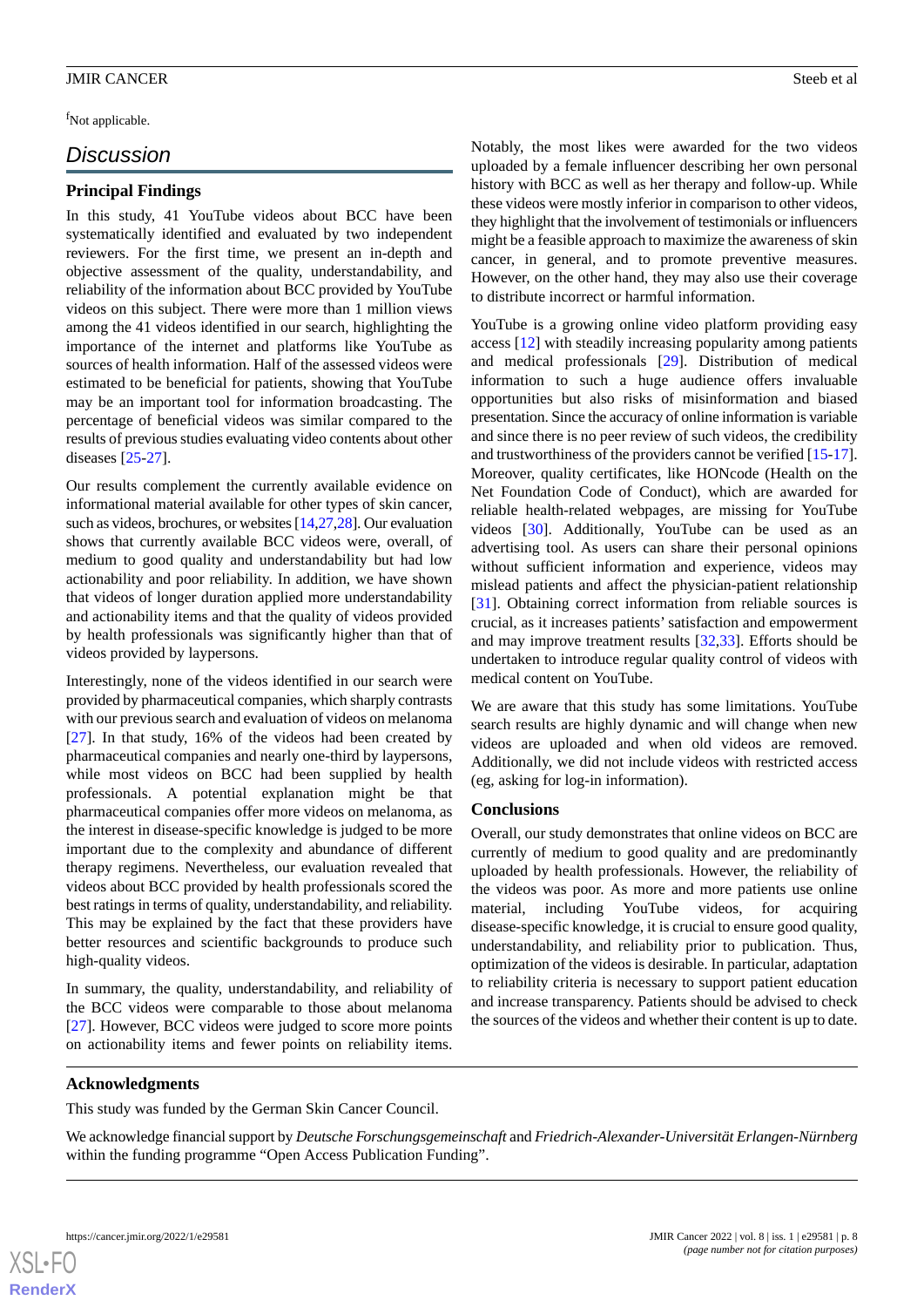# **Conflicts of Interest**

None declared.

# <span id="page-8-15"></span>**Multimedia Appendix 1**

Overview of the different assessment tools used for the evaluation of the videos. [[DOCX File , 18 KB](https://jmir.org/api/download?alt_name=cancer_v8i1e29581_app1.docx&filename=f45d4d3c96d6067c1c757395f6160c40.docx)-[Multimedia Appendix 1\]](https://jmir.org/api/download?alt_name=cancer_v8i1e29581_app1.docx&filename=f45d4d3c96d6067c1c757395f6160c40.docx)

# <span id="page-8-16"></span>**Multimedia Appendix 2**

Summary of information about 41 videos on melanoma in German analyzed in this study. [[DOCX File , 31 KB](https://jmir.org/api/download?alt_name=cancer_v8i1e29581_app2.docx&filename=153278b14747dcaacd7dbea8c217d3e8.docx)-[Multimedia Appendix 2\]](https://jmir.org/api/download?alt_name=cancer_v8i1e29581_app2.docx&filename=153278b14747dcaacd7dbea8c217d3e8.docx)

### <span id="page-8-0"></span>**References**

- <span id="page-8-1"></span>1. Lomas A, Leonardi-Bee J, Bath-Hextall F. A systematic review of worldwide incidence of nonmelanoma skin cancer. Br J Dermatol 2012 May;166(5):1069-1080. [doi: [10.1111/j.1365-2133.2012.10830.x](http://dx.doi.org/10.1111/j.1365-2133.2012.10830.x)] [Medline: [22251204](http://www.ncbi.nlm.nih.gov/entrez/query.fcgi?cmd=Retrieve&db=PubMed&list_uids=22251204&dopt=Abstract)]
- <span id="page-8-2"></span>2. Asgari MM, Moffet HH, Ray GT, Quesenberry CP. Trends in basal cell carcinoma incidence and identification of high-risk subgroups, 1998-2012. JAMA Dermatol 2015 Sep;151(9):976-981. [doi: [10.1001/jamadermatol.2015.1188](http://dx.doi.org/10.1001/jamadermatol.2015.1188)] [Medline: [26039887](http://www.ncbi.nlm.nih.gov/entrez/query.fcgi?cmd=Retrieve&db=PubMed&list_uids=26039887&dopt=Abstract)]
- <span id="page-8-3"></span>3. Venables ZC, Nijsten T, Wong KF, Autier P, Broggio J, Deas A, et al. Epidemiology of basal and cutaneous squamous cell carcinoma in the UK 2013-15: A cohort study. Br J Dermatol 2019 Sep;181(3):474-482 [[FREE Full text](http://europepmc.org/abstract/MED/30864158)] [doi: [10.1111/bjd.17873](http://dx.doi.org/10.1111/bjd.17873)] [Medline: [30864158\]](http://www.ncbi.nlm.nih.gov/entrez/query.fcgi?cmd=Retrieve&db=PubMed&list_uids=30864158&dopt=Abstract)
- <span id="page-8-4"></span>4. Erdmann F, Spix C, Katalinic A, Christ M, Folkerts J, Hansmann J, et al. Krebs in Deutschland für 2017/2018. Berlin, Germany: Robert Koch-Institut; 2021. URL:<https://edoc.rki.de/handle/176904/9042> [accessed 2022-02-27]
- <span id="page-8-5"></span>5. Lang BM, Balermpas P, Bauer A, Blum A, Brölsch GF, Dirschka T, et al. S2k guidelines for cutaneous basal cell carcinoma - Part 1: Epidemiology, genetics and diagnosis. J Dtsch Dermatol Ges 2019 Jan;17(1):94-103. [doi: [10.1111/ddg.13733](http://dx.doi.org/10.1111/ddg.13733)] [Medline: [30592557](http://www.ncbi.nlm.nih.gov/entrez/query.fcgi?cmd=Retrieve&db=PubMed&list_uids=30592557&dopt=Abstract)]
- <span id="page-8-6"></span>6. Lang BM, Balermpas P, Bauer A, Blum A, Brölsch GF, Dirschka T, et al. S2k guidelines for cutaneous basal cell carcinoma - Part 2: Treatment, prevention and follow-up. J Dtsch Dermatol Ges 2019 Feb;17(2):214-230. [doi: [10.1111/ddg.13755\]](http://dx.doi.org/10.1111/ddg.13755) [Medline: [30762963](http://www.ncbi.nlm.nih.gov/entrez/query.fcgi?cmd=Retrieve&db=PubMed&list_uids=30762963&dopt=Abstract)]
- <span id="page-8-7"></span>7. Heimer A, Henkel M. Bedarf an Krebsinformation in der Bevölkerung: Analyse des Informationsverhaltens von Ratsuchenden. Heidelberg, Germany: Akademische Verlagsgesellschaft AKA GmbH; 2012. URL: [https://www.krebsinformationsdienst.de/](https://www.krebsinformationsdienst.de/info/krebsinformationsbedarf-2012-bevoelkerung.pdf) [info/krebsinformationsbedarf-2012-bevoelkerung.pdf](https://www.krebsinformationsdienst.de/info/krebsinformationsbedarf-2012-bevoelkerung.pdf) [accessed 2022-02-27]
- <span id="page-8-8"></span>8. Brütting J, Bergmann M, Garzarolli M, Rauschenberg R, Weber C, Berking C, NVKH supporting group. Unmet information needs of patients with melanoma in Germany. Melanoma Res 2019 Apr;29(2):196-204. [doi: [10.1097/CMR.0000000000000464](http://dx.doi.org/10.1097/CMR.0000000000000464)] [Medline: [29787460](http://www.ncbi.nlm.nih.gov/entrez/query.fcgi?cmd=Retrieve&db=PubMed&list_uids=29787460&dopt=Abstract)]
- <span id="page-8-9"></span>9. Hamilton SN, Scali EP, Yu I, Gusnowski E, Ingledew P. Sifting through it all: Characterizing melanoma patients' utilization of the internet as an information source. J Cancer Educ 2015 Sep;30(3):580-584. [doi: [10.1007/s13187-014-0711-1\]](http://dx.doi.org/10.1007/s13187-014-0711-1) [Medline: [25077770](http://www.ncbi.nlm.nih.gov/entrez/query.fcgi?cmd=Retrieve&db=PubMed&list_uids=25077770&dopt=Abstract)]
- <span id="page-8-11"></span><span id="page-8-10"></span>10. van de Poll-Franse LV, van Eenbergen MCHJ. Internet use by cancer survivors: Current use and future wishes. Support Care Cancer 2008 Oct;16(10):1189-1195. [doi: [10.1007/s00520-008-0419-z](http://dx.doi.org/10.1007/s00520-008-0419-z)] [Medline: [18293014\]](http://www.ncbi.nlm.nih.gov/entrez/query.fcgi?cmd=Retrieve&db=PubMed&list_uids=18293014&dopt=Abstract)
- <span id="page-8-12"></span>11. Ebel M, Stellamanns J, Keinki C, Rudolph I, Huebner J. Cancer patients and the internet: A survey among German cancer patients. J Cancer Educ 2015 Nov 9:503-508. [doi: [10.1007/s13187-015-0945-6\]](http://dx.doi.org/10.1007/s13187-015-0945-6) [Medline: [26553327](http://www.ncbi.nlm.nih.gov/entrez/query.fcgi?cmd=Retrieve&db=PubMed&list_uids=26553327&dopt=Abstract)]
- 12. Ceci L. Statista. 2022 Feb 07. URL: https://www.statista.com/topics/2019/youtube/#topicHeader\_wrapper [accessed] 2022-02-28]
- <span id="page-8-13"></span>13. Madathil KC, Rivera-Rodriguez AJ, Greenstein JS, Gramopadhye AK. Healthcare information on YouTube: A systematic review. Health Informatics J 2015 Sep;21(3):173-194. [doi: [10.1177/1460458213512220\]](http://dx.doi.org/10.1177/1460458213512220) [Medline: [24670899](http://www.ncbi.nlm.nih.gov/entrez/query.fcgi?cmd=Retrieve&db=PubMed&list_uids=24670899&dopt=Abstract)]
- 14. Brütting J, Steeb T, Reinhardt L, Berking C, Meier F. Exploring the most visible German websites on melanoma immunotherapy: A web-based analysis. JMIR Cancer 2018 Dec 13;4(2):e10676 [[FREE Full text](https://cancer.jmir.org/2018/2/e10676/)] [doi: [10.2196/10676\]](http://dx.doi.org/10.2196/10676) [Medline: [30545808](http://www.ncbi.nlm.nih.gov/entrez/query.fcgi?cmd=Retrieve&db=PubMed&list_uids=30545808&dopt=Abstract)]
- <span id="page-8-14"></span>15. Stamelou M, Edwards MJ, Espay AJ, Fung VSC, Hallett M, Lang AE, et al. Movement disorders on YouTube--Caveat spectator. N Engl J Med 2011 Sep 22;365(12):1160-1161 [[FREE Full text](http://europepmc.org/abstract/MED/21992142)] [doi: [10.1056/NEJMc1107673](http://dx.doi.org/10.1056/NEJMc1107673)] [Medline: [21992142](http://www.ncbi.nlm.nih.gov/entrez/query.fcgi?cmd=Retrieve&db=PubMed&list_uids=21992142&dopt=Abstract)]
- 16. Steinberg PL, Wason S, Stern JM, Deters L, Kowal B, Seigne J. YouTube as source of prostate cancer information. Urology 2010 Mar;75(3):619-622. [doi: [10.1016/j.urology.2008.07.059](http://dx.doi.org/10.1016/j.urology.2008.07.059)] [Medline: [19815255\]](http://www.ncbi.nlm.nih.gov/entrez/query.fcgi?cmd=Retrieve&db=PubMed&list_uids=19815255&dopt=Abstract)
- 17. Cline RJ, Haynes KM. Consumer health information seeking on the internet: The state of the art. Health Educ Res 2001 Dec;16(6):671-692. [doi: [10.1093/her/16.6.671](http://dx.doi.org/10.1093/her/16.6.671)] [Medline: [11780707](http://www.ncbi.nlm.nih.gov/entrez/query.fcgi?cmd=Retrieve&db=PubMed&list_uids=11780707&dopt=Abstract)]

[XSL](http://www.w3.org/Style/XSL)•FO **[RenderX](http://www.renderx.com/)**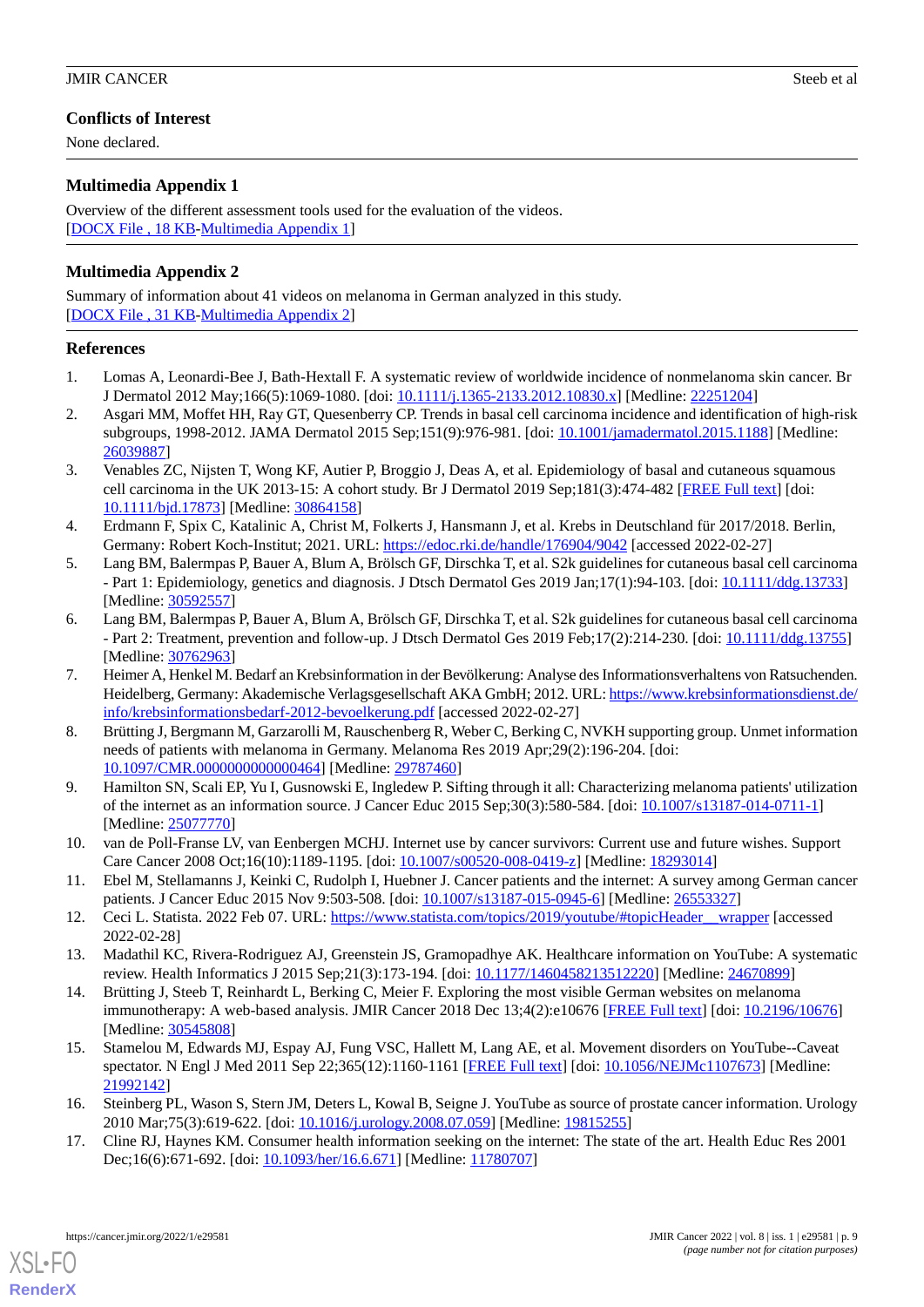- <span id="page-9-0"></span>18. Jansen BJ, Spink A. An analysis of web documents retrieved and viewed. In: Proceedings of the 4th International Conference on Internet Computing. 2003 Presented at: The 4th International Conference on Internet Computing; June 23-26, 2003; Las Vegas, NV p. 65-69 URL:<http://citeseerx.ist.psu.edu/viewdoc/download?doi=10.1.1.108.7248&rep=rep1&type=pdf>
- <span id="page-9-2"></span><span id="page-9-1"></span>19. Rittberg R, Dissanayake T, Katz SJ. A qualitative analysis of methotrexate self-injection education videos on YouTube. Clin Rheumatol 2016 May;35(5):1329-1333. [doi: [10.1007/s10067-015-2910-5\]](http://dx.doi.org/10.1007/s10067-015-2910-5) [Medline: [25739847](http://www.ncbi.nlm.nih.gov/entrez/query.fcgi?cmd=Retrieve&db=PubMed&list_uids=25739847&dopt=Abstract)]
- <span id="page-9-3"></span>20. Discern.: Abteilung Epidemiologie, Sozialmedizin und Gesundheitssystemforschung, Medizinische Hochschule Hannover / Ärztliche Zentralstelle Qualitätssicherung; 2005. URL:<http://www.discern.de/> [accessed 2022-02-18]
- <span id="page-9-4"></span>21. Bernard A, Langille M, Hughes S, Rose C, Leddin D, Veldhuyzen van Zanten S. A systematic review of patient inflammatory bowel disease information resources on the World Wide Web. Am J Gastroenterol 2007 Sep;102(9):2070-2077. [doi: [10.1111/j.1572-0241.2007.01325.x\]](http://dx.doi.org/10.1111/j.1572-0241.2007.01325.x) [Medline: [17511753\]](http://www.ncbi.nlm.nih.gov/entrez/query.fcgi?cmd=Retrieve&db=PubMed&list_uids=17511753&dopt=Abstract)
- <span id="page-9-5"></span>22. Shoemaker SJ, Wolf MS, Brach C. Development of the Patient Education Materials Assessment Tool (PEMAT): A new measure of understandability and actionability for print and audiovisual patient information. Patient Educ Couns 2014 Sep;96(3):395-403. [doi: [10.1016/j.pec.2014.05.027](http://dx.doi.org/10.1016/j.pec.2014.05.027)] [Medline: [24973195](http://www.ncbi.nlm.nih.gov/entrez/query.fcgi?cmd=Retrieve&db=PubMed&list_uids=24973195&dopt=Abstract)]
- <span id="page-9-6"></span>23. Silberg WM, Lundberg GD, Musacchio RA. Assessing, controlling, and assuring the quality of medical information on the internet: Caveant lector et viewor--Let the reader and viewer beware. JAMA 1997 Apr 16;277(15):1244-1245. [Medline: [9103351\]](http://www.ncbi.nlm.nih.gov/entrez/query.fcgi?cmd=Retrieve&db=PubMed&list_uids=9103351&dopt=Abstract)
- <span id="page-9-7"></span>24. Li M, Yan S, Yang D, Li B, Cui W. YouTube™ as a source of information on food poisoning. BMC Public Health 2019 Jul 16;19(1):952 [[FREE Full text](https://bmcpublichealth.biomedcentral.com/articles/10.1186/s12889-019-7297-9)] [doi: [10.1186/s12889-019-7297-9](http://dx.doi.org/10.1186/s12889-019-7297-9)] [Medline: [31311523](http://www.ncbi.nlm.nih.gov/entrez/query.fcgi?cmd=Retrieve&db=PubMed&list_uids=31311523&dopt=Abstract)]
- 25. Delli K, Livas C, Vissink A, Spijkervet FKL. Is YouTube useful as a source of information for Sjögren's syndrome? Oral Dis 2016 Apr;22(3):196-201. [doi: [10.1111/odi.12404\]](http://dx.doi.org/10.1111/odi.12404) [Medline: [26602325](http://www.ncbi.nlm.nih.gov/entrez/query.fcgi?cmd=Retrieve&db=PubMed&list_uids=26602325&dopt=Abstract)]
- <span id="page-9-8"></span>26. Garg N, Venkatraman A, Pandey A, Kumar N. YouTube as a source of information on dialysis: A content analysis. Nephrology (Carlton) 2015 May;20(5):315-320. [doi: [10.1111/nep.12397\]](http://dx.doi.org/10.1111/nep.12397) [Medline: [25641264\]](http://www.ncbi.nlm.nih.gov/entrez/query.fcgi?cmd=Retrieve&db=PubMed&list_uids=25641264&dopt=Abstract)
- <span id="page-9-9"></span>27. Steeb T, Reinhardt L, Görgmayr C, Weingarten H, Doppler A, Brütting J, German Skin Cancer Council. German YouTube™ videos as a source of information on cutaneous melanoma: A critical appraisal. J Eur Acad Dermatol Venereol 2020 Oct;34(10):e642-e644. [doi: [10.1111/jdv.16510\]](http://dx.doi.org/10.1111/jdv.16510) [Medline: [32307748](http://www.ncbi.nlm.nih.gov/entrez/query.fcgi?cmd=Retrieve&db=PubMed&list_uids=32307748&dopt=Abstract)]
- <span id="page-9-10"></span>28. Brütting J, Reinhardt L, Bergmann M, Schadendorf D, Weber C, Tilgen W, on behalf of the NVKH. Quality, readability, and understandability of German booklets addressing melanoma patients. J Cancer Educ 2019 Aug;34(4):760-767. [doi: [10.1007/s13187-018-1369-x\]](http://dx.doi.org/10.1007/s13187-018-1369-x) [Medline: [29736794](http://www.ncbi.nlm.nih.gov/entrez/query.fcgi?cmd=Retrieve&db=PubMed&list_uids=29736794&dopt=Abstract)]
- <span id="page-9-12"></span><span id="page-9-11"></span>29. Desai T, Shariff A, Dhingra V, Minhas D, Eure M, Kats M. Is content really king? An objective analysis of the public's response to medical videos on YouTube. PLoS One 2013;8(12):e82469 [[FREE Full text\]](http://dx.plos.org/10.1371/journal.pone.0082469) [doi: [10.1371/journal.pone.0082469\]](http://dx.doi.org/10.1371/journal.pone.0082469) [Medline: [24367517](http://www.ncbi.nlm.nih.gov/entrez/query.fcgi?cmd=Retrieve&db=PubMed&list_uids=24367517&dopt=Abstract)]
- <span id="page-9-13"></span>30. HONcode. Health On the Net. URL:<https://www.hon.ch/HONcode/Patients/Visitor/visitor.html> [accessed 2022-02-18]
- <span id="page-9-14"></span>31. Nason GJ, Baker JF, Byrne DP, Noel J, Moore D, Kiely PJ. Scoliosis-specific information on the internet: Has the "information highway" led to better information provision? Spine (Phila Pa 1976) 2012 Oct 01;37(21):E1364-E1369. [doi: [10.1097/BRS.0b013e31826619b5\]](http://dx.doi.org/10.1097/BRS.0b013e31826619b5) [Medline: [22772569](http://www.ncbi.nlm.nih.gov/entrez/query.fcgi?cmd=Retrieve&db=PubMed&list_uids=22772569&dopt=Abstract)]
- 32. Sechrest RC. The internet and the physician-patient relationship. Clin Orthop Relat Res 2010 Oct;468(10):2566-2571 [[FREE Full text](http://europepmc.org/abstract/MED/20574803)] [doi: [10.1007/s11999-010-1440-3\]](http://dx.doi.org/10.1007/s11999-010-1440-3) [Medline: [20574803](http://www.ncbi.nlm.nih.gov/entrez/query.fcgi?cmd=Retrieve&db=PubMed&list_uids=20574803&dopt=Abstract)]
- 33. Hungerford DS. Internet access produces misinformed patients: Managing the confusion. Orthopedics 2009 Sep;32(9):658-660 [[FREE Full text](https://media.proquest.com/media/pq/classic/doc/1865529101/fmt/pi/rep/NONE?_s=jgoKpioJ9tvDwsOiCp6i58VTPac%3D)] [doi: [10.3928/01477447-20090728-04](http://dx.doi.org/10.3928/01477447-20090728-04)] [Medline: [19751023](http://www.ncbi.nlm.nih.gov/entrez/query.fcgi?cmd=Retrieve&db=PubMed&list_uids=19751023&dopt=Abstract)]

# **Abbreviations**

**BCC:** basal cell carcinoma **GQS:** Global Quality Scale **HONcode:** Health on the Net Foundation Code of Conduct **JAMA:** Journal of the American Medical Association **N/A:** not applicable **PEMAT-A/V:** Patient Education Materials Assessment Tool for Audiovisual Materials **VPI:** video power index